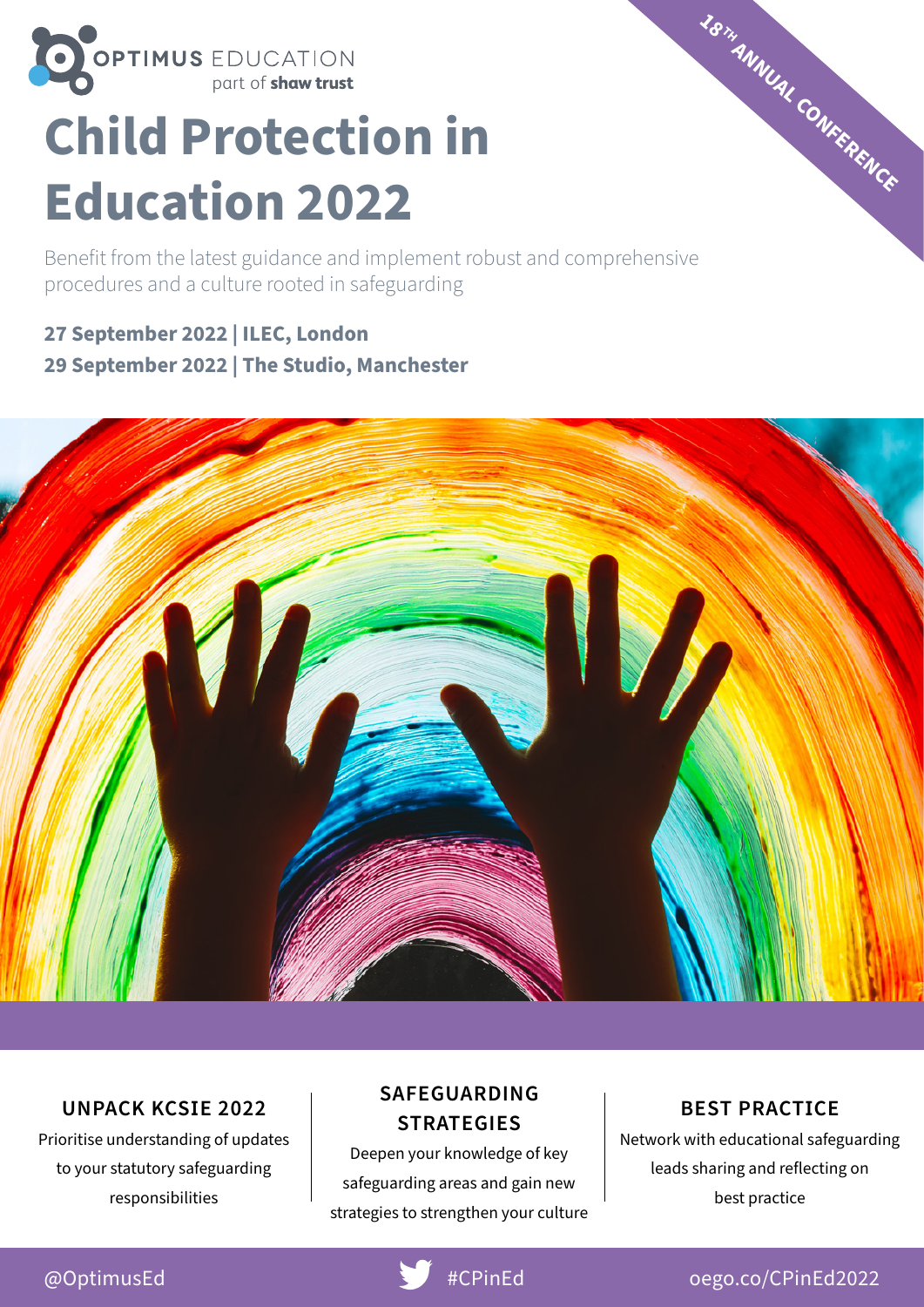#### *'In the past year, cases of deaths or serious harm to a child, where abuse or neglect was known, rose by a fifth. There were record numbers of online grooming and child abuse image offences in the first year of the pandemic,'*

SIR PETER WANLESS, CHIEF EXECUTIVE, NSPCC, JANUARY 2022.

Staying up to date with KCSIE responsibilities and learning the lessons that strengthen our child protection practices and multi-agency working has never been more crucial. Spotting the signs, empowering our young people to make disclosures, and ensuring outstanding relationships and cultures in our schools is vital.

Join our 18th annual Child Protection in Education conference to network with leading education safeguarding practitioners and experts, unpack DfE updates, and refresh your toolkit with proven strategies and resources. Return refreshed, inspired, and equipped to implement and evidence compliant child protection procedures and an outstanding schoolwide safeguarding culture.



**STATUTORY UPDATE:** set your priorities for the year and ensure deep understanding of KCSIE 2022. **BEST PRACTICE:** choose from key

safeguarding topics to strengthen your practice and child protection.

**SAFEGUARDING CULTURE:** equip your pupils and staff and grow your 360˚ approach to keeping children safe.

**NETWORK:** share strategies and grow relationships with other safeguarding leaders from schools nationwide.



# **[BOOK TODAY](http://oego.co/CPinEd22-Book-Now)** [oego.co/CPinEd22-Book-Now](http://oego.co/CPinEd22-Book-Now)

[oego.co/CPinEd2022](http://oego.co/CPinEd2022) 020 8315 1506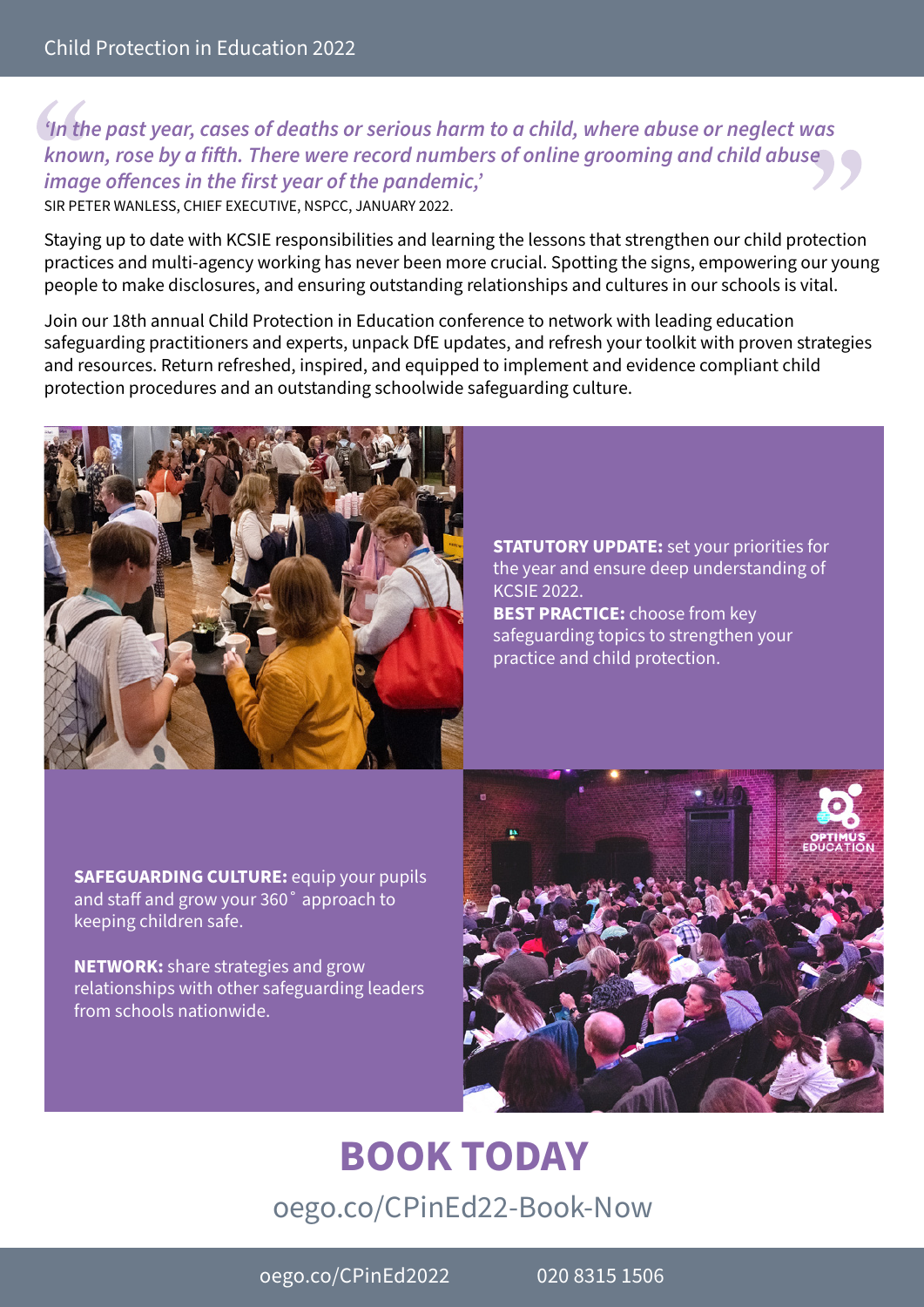#### **Programme includes:**

#### **Chair's introduction and welcome**

*Dai Durbridge, Partner, Browne Jacobson LLP*

**Understanding and implementing KCSIE 2022: key messages for the year ahead** *Dai Durbridge, Partner, Browne Jacobson LLP*

#### **Child-on-child sexual violence and harassment: changing cultures**

**Using your safeguarding intelligence**

**Self-generated images: the scale and challenges for schools**

**How to develop strong working relationships with your LADO**

| <b>Breakout sessions</b>                                                                                                                                                                                        |                                                                                                                                                                                                                                          |                                                                                                                                                                                                                                                                        |  |
|-----------------------------------------------------------------------------------------------------------------------------------------------------------------------------------------------------------------|------------------------------------------------------------------------------------------------------------------------------------------------------------------------------------------------------------------------------------------|------------------------------------------------------------------------------------------------------------------------------------------------------------------------------------------------------------------------------------------------------------------------|--|
| <b>Key essentials - DSL:</b><br>Get set up for the year ahead and<br>gain tools for strong safeguarding<br>leadership<br>Ella Savell-Boss, Safequarding<br>Consultant                                           | <b>Sexual violence and harassment:</b><br>Work to change cultures and<br>mindsets and evidence your impact                                                                                                                               | <b>Culture of care:</b><br>Explore the guiding principles,<br>benefits and impact of a 'Culture of<br>Care' and shift from compliance to<br>a collaborative, holistic approach<br>which benefits your whole<br>community<br>Suzanne Murray, Safeguarding<br>Consultant |  |
| Safer recruitment refresher:<br>Unpick reference checking<br>requirements, avoid pitfalls, and<br>understand how to meet the new<br>online search expectation<br>Dai Durbridge, Partner, Browne<br>Jacobson LLP | <b>Informed early help:</b><br>Identify and develop themes from<br>your safeguarding data and prevent<br>safeguarding issues escalating<br>through informed early help<br>strategies<br>Debbie Innes-Turnill, Safequarding<br>Consultant | Self-harm and suicidal ideation:<br>Practical steps to identify warning<br>signs and support children and<br>families                                                                                                                                                  |  |
| <b>Pastoral care:</b><br>Foster pupil discussions and<br>understanding about key<br>safeguarding issues through<br>rigorous and responsive whole-<br>school pastoral support                                    | Low level concerns:<br>Embed your low-level concerns<br>procedure to drive a culture<br>of openness and add clarity to<br>acceptable professional boundaries<br>Dai Durbridge, Partner, Browne<br>Jacobson LLP                           | <b>Strategic oversight:</b><br>Drive proactive safeguarding in<br>your setting and ensure a consistent<br>and comprehensive approach to<br>safeguarding<br>Dai Durbridge, Partner, Browne<br>Jacobson LLP                                                              |  |
| <b>Safeguarding SEND:</b><br>Developing policy, practice, and<br>culture to reduce vulnerabilities<br>and remove barriers for children<br>with SEND                                                             | <b>Disclosures:</b><br>Support young people to recognise<br>and report harm<br>Ella Savell-Boss, Safeguarding<br>Consultant                                                                                                              | <b>Primary safeguarding:</b><br>Practical strategies for safeguarding<br>leads and educators working with<br>primary-aged pupils                                                                                                                                       |  |

Please note: sessions vary according to location please visit [oego.co/CPinEd2022](http://oego.co/CPinEd2022) 

[oego.co/CPinEd2022](http://oego.co/CPinEd2022) 020 8315 1506